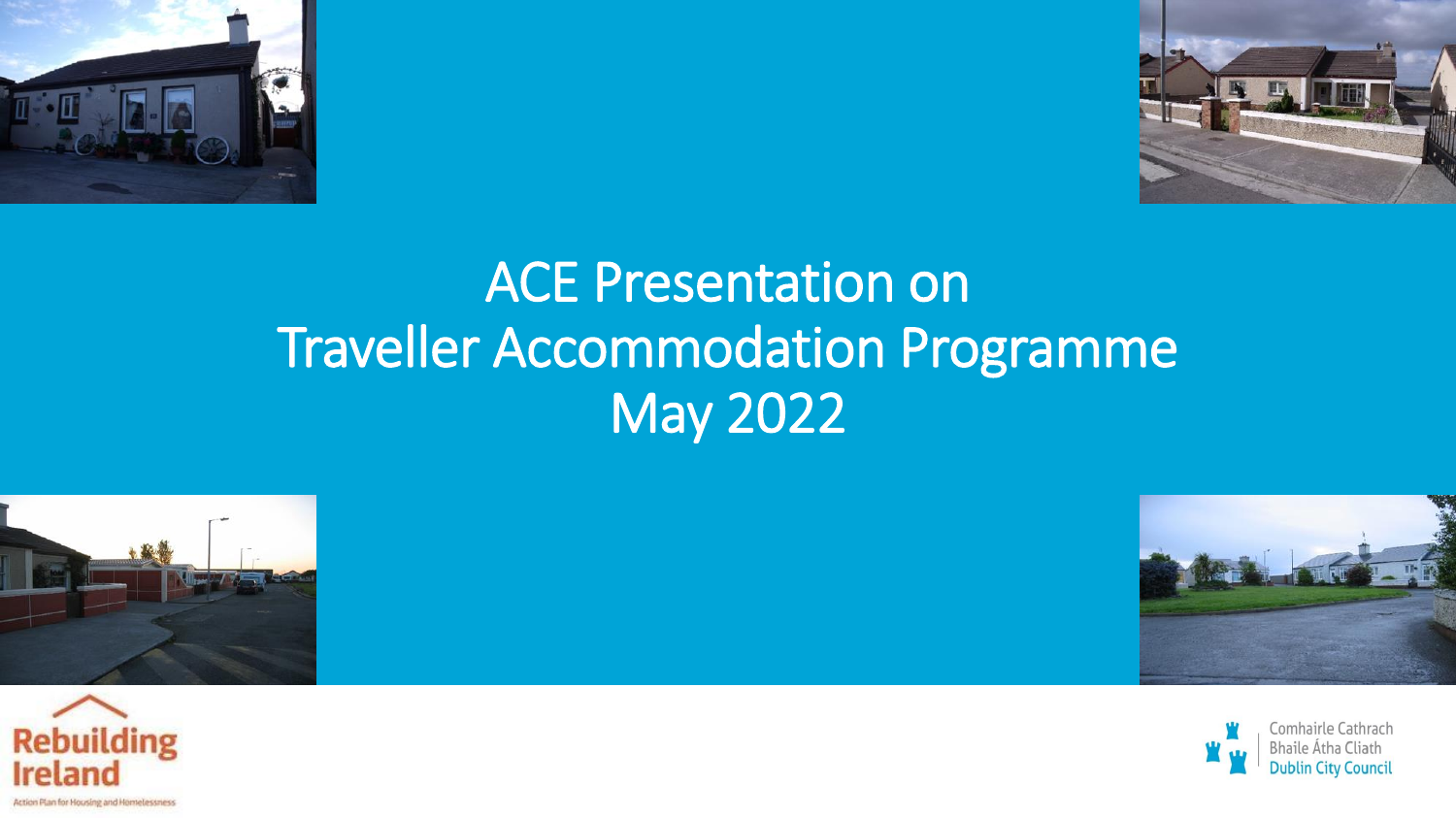#### Current Projects

- Labre Park Redevelopment Phase 2
- $\triangleright$  St Margaret's Rerfurb 30 bays
- $\triangleright$  St Joseph's Park Refurb 14 Bays
- $\triangleright$  Rueben Street Single House Project
- $\triangleright$  Avila Park 3 House Project
- Cara Park 9 House Project
- $\triangleright$  Traveller Accommodation Group Housing Retrofit
- Voids Programme
- $\triangleright$  Provision of Electricity and bay up grades to St Dominic's and Tara Lawns - 34 bays
- $\triangleright$  Provision and upgrade of electrical supply Northern Close - 11 houses

## Proposed New Projects

- $\triangleright$  Grove Lane Redevelopment to add to housing scheme
- $\triangleright$  St Joseph's Park 10 New Housing Scheme
- $\triangleright$  St Mary's Park 2 Additional Housing
- $\triangleright$  St Oliver's Park Redevelop area with housing/bay mix
- $\triangleright$  St Margaret's Redevelopment 30 houses
- $\triangleright$  Develop new sites for Traveller Specific Accommodation – Infill Housing
- $\triangleright$  Northern Fringe Redevelopment including: **≻ St Dominic's Park, Tara Lawns** 
	- Northern Close
	- $\triangleright$  Cara Group Housing Scheme
	- $\triangleright$  Belcamp Lane